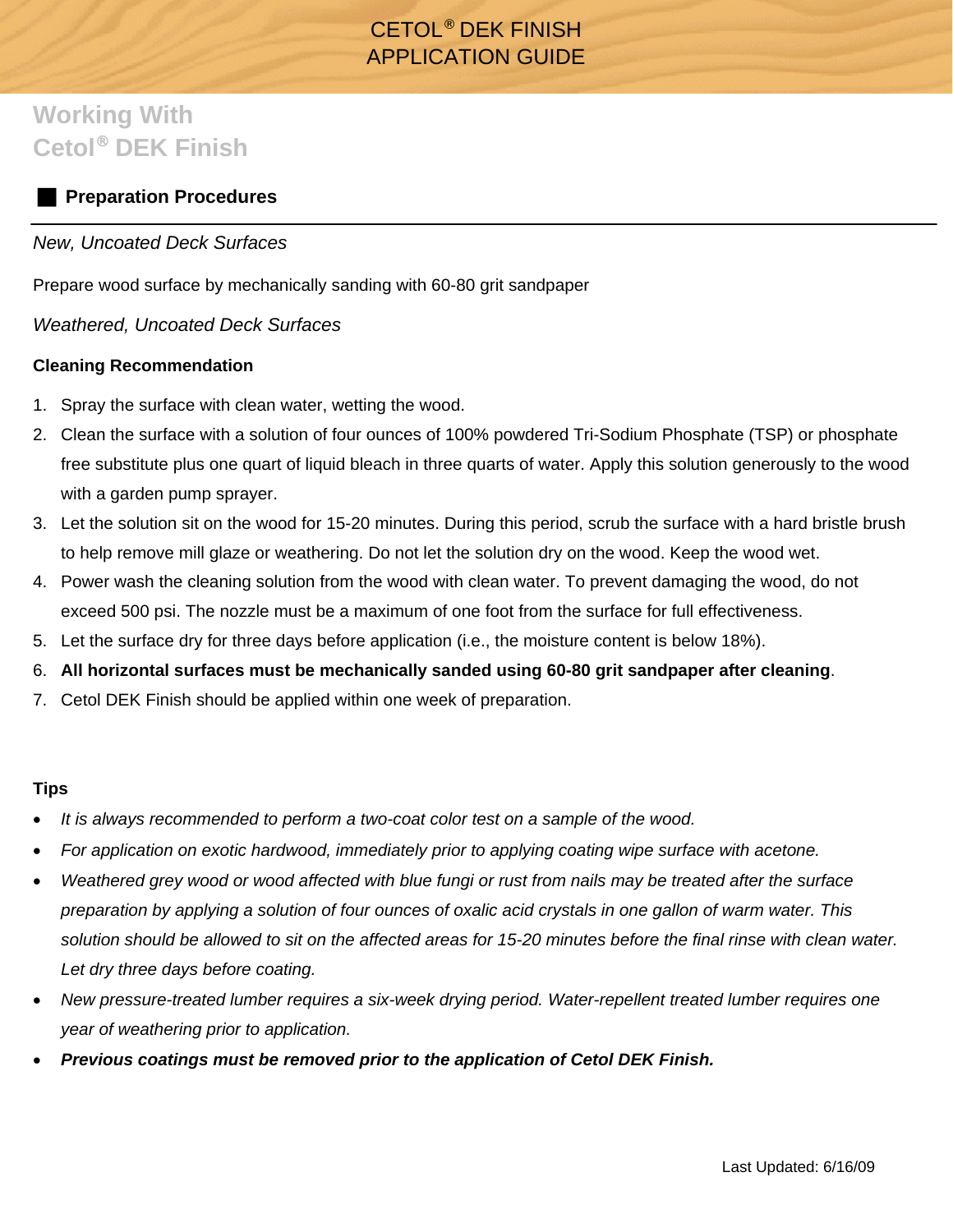# CETOL® DEK FINISH APPLICATION GUIDE

# **Application Procedures**

Coverage area per coat for Cetol DEK Finish is 350-450 sq. ft./U.S. gal. (smooth wood).

## **New/Bare Wood Applications**

- 1. Follow the preparation procedures.
- 2. Apply first coat of Cetol DEK Finish (all six sides)
- 3. Let surface dry for minimum of 24 hours
- 4. Apply second coat of Cetol DEK Finish
- 5. Clean tools with mineral spirits

## *Application Do's …*

- *First coat must be applied to all six sides*
- *Apply when the surface and air temperature is 50*°*F/10*°*C to 95*°*F/35*°*C*
- *Stir well before using*
- *Saturate all end grains, nail holes and cracks in the wood*
- *Apply liberally using a long-haired natural bristle brush*
- *Maintain a wet edge to prevent lap marks*
- *Apply in direction of the wood grain*
- *Intermix batches to ensure color consistency*
- *Wait at least seven days before moving furniture back onto the deck surface.*

## *Application Don'ts …*

- *Do not apply when surface is hot to the touch*
- *Do not apply when dew or frost is present or expected within five hours*
- *Do not apply in wet weather*
- *Do not apply on unventilated/skirted decks or areas subjected to high moisture*
- *Do not apply on decks with less that two-foot clearance from the ground*
- *Do not apply on enclosed porches or covered porches*
- *Do not apply when moisture content of the wood is greater than 18%*
- *Do not thin*
- *Do not apply by rolling or spraying*